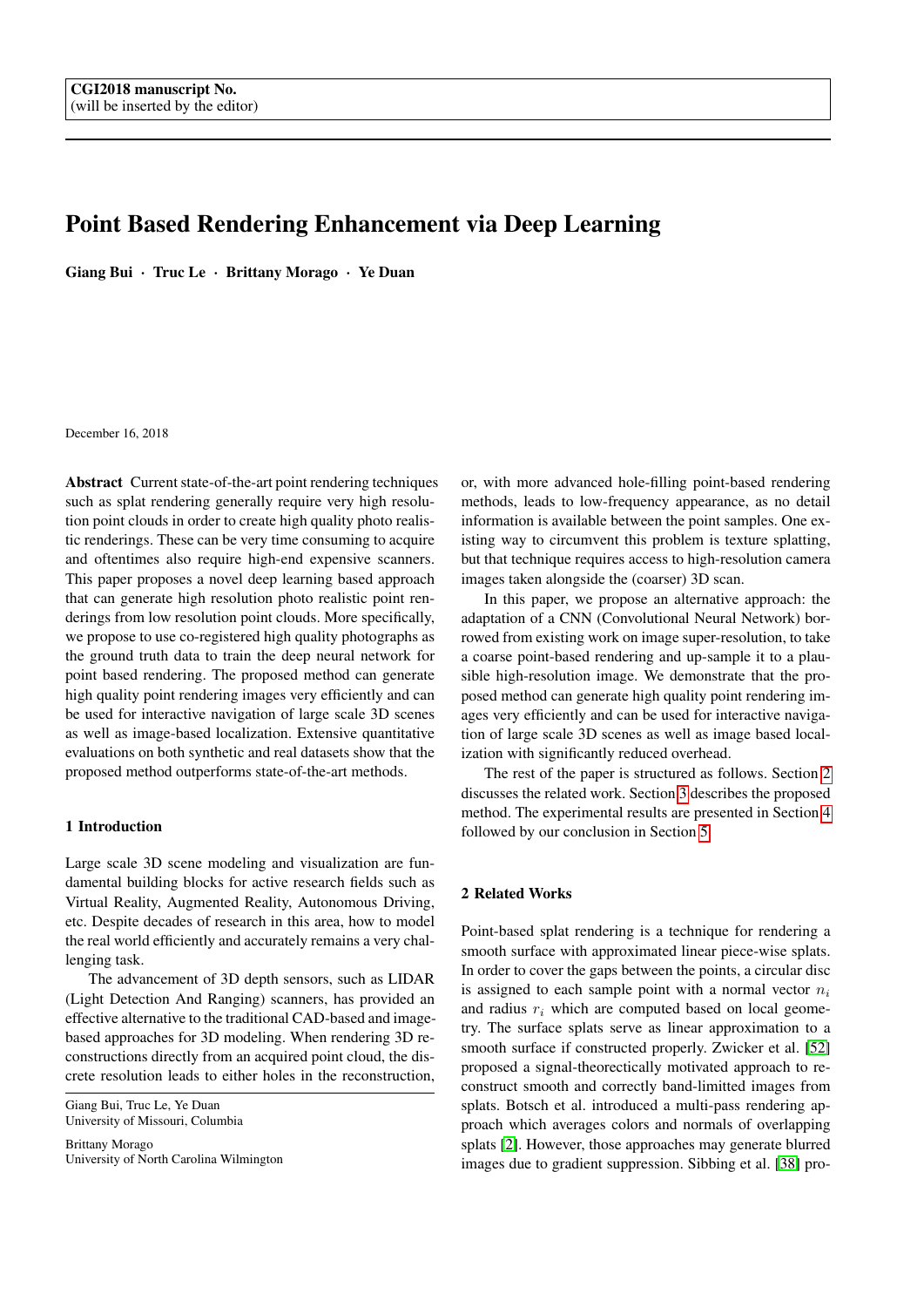posed two post-processing methods to further improve the results of splat rendering. *Intensity Completion* preserves the intensities of the non-gap pixels, and automatically finds color transitions between the non-gap and gap pixels while *Gradient Completion* requires additional gradient information from intermediate images to reconstruct image more faithfully. Moreover, when additional texture images are available along with projection matrices, they also proposed *Texture Splat Rendering* which improves the rendered image by propagating as much information as possible from a set of texture images. That is to say, instead of using a single color for a whole splat, they used a projection matrix to project the fragments of the splat into a texture image and obtain the color information. However, obtaining the projection matrices of texture images requires non-trivial 2D-3D registration, and storing all the texture images together with a large point cloud requires a lot of memory. Similar to *Intensity Completion* and *Gradient Completion* of [\[38\]](#page-11-0), we also propose to conduct post-processing image enhancement based on the 3-pass splat rendering results of [\[2\]](#page-10-0). Compared with *Intensity Completion* and *Gradient Completion* methods, our results are much better. Compared with *Texture Splat Rendering*, our method does not need to store extra texture images while still generating better image quality. Fig. [1](#page-3-0) shows a side-by-side comparisons between the proposed method and the photograph, 3-pass rendering [\[2\]](#page-10-0), *Intensity Completion*, *Gradient Completion*, *Texture Splat Rendering*. More examples are shown in Fig. [4](#page-7-0) and [5.](#page-8-0)

Image Super Resolution (SR) is a set of methods to reconstruct a high-resolution image from either a single or multiple images. The image super-resolution methods can be classified into 3 categories: interpolation-based method, reconstruction-based method, and example-based method. According to [\[48\]](#page-11-1), example-based methods show superior performance by modeling the mapping from low-resolution (LR) to high-resolution (HR) image patches. This map then is applied to a new LR image to obtain the most likely HR output [\[6,](#page-10-1) [4,](#page-10-2) [51\]](#page-12-1). These methods either exploit internal similarities of the same image [\[5,](#page-10-3)[10,](#page-11-2) [11,](#page-11-3)[15\]](#page-11-4) or learn mapping functions from external training image pairs [\[51,](#page-12-1) [47,](#page-11-5) [6,](#page-10-1) [17,](#page-11-6) [21,](#page-11-7) [36,](#page-11-8)[42,](#page-11-9) [43,](#page-11-10)[49\]](#page-11-11). Glasner et al. [\[11\]](#page-11-3) proposed a method to combine example-based SR constraints and classical SR constraints in a unified framework which allows for inter-patch search. The parent of the search results is copied to an appropriate location in the high-resolution image. Freedman et al. [\[10\]](#page-11-2) proposed a method to adopt a local search by using the multi-step coarse-to-fine algorithm. Since the extracted patches from multiple scale images may not always be sufficiently expressive to cover the textural appearance variations, Huang et al. [\[15\]](#page-11-4) extended the self-similarity based SR method by allowing geometric variations in patch searching scheme. The sparse-coding-based methods [\[51,](#page-12-1) [47\]](#page-11-5) are the representative external example-based SR methods. Yang et

al. [\[51\]](#page-12-1) proposed a super-resolution algorithm that learns a pair of over-complete dictionaries with the assumption that both the input and output patches have the same mixing coefficients of their corresponding dictionary.

Besides traditional super-resolution methods [\[6,](#page-10-1) [4,](#page-10-2)[50,](#page-11-12) [51,](#page-12-1) [47,](#page-11-5) [10,](#page-11-2)[11\]](#page-11-3), convolutional neural networks (CNNs) have recently demonstrated remarkable performance in the image SR field thanks to their ability to exploit the contextual information through their receptive field to recover missing high frequency components. Inspired by traditional sparse coding based SR [\[51\]](#page-12-1), Dong et al. [\[8\]](#page-10-4) proposed a shallow SRCNN consisting of three layers which correspond to patch representation, non-linear mapping, and reconstruction. Kim et al. [\[20\]](#page-11-13) proposed a deeply recursive CNN that utilizes a very large image context compared to previous SR methods with a single recursive layer. Kim et al. [\[19\]](#page-11-14) proposed a residual network structure with 16 layers by concatenating 64  $3 \times 3$  kernels. For these approaches, the SR methods work directly on the high-resolution (HR) space by first applying a simple interpolation method (e.g. bicubic interpolation) to up-sample the LR image to the desired size, then feeding it through a deep neural network to obtain a visually satisfying result. While most of the deep learning based super image super resolution (SISR) methods work directly on the HR space, other methods cope with the LR space and only go back to the HR space at the very last several layers. Bishop et al. [\[37\]](#page-11-15) presented the first CNN in which extracted feature maps are performed in LR space and an efficient sub-pixel convolution is used to upscale the final LR feature maps to the HR image. Improving over the  $SRCNN$ , Dong et al. [\[9\]](#page-11-16) introduced a fast version of SRCNN, named FSRCNN, which can reach up to 43 fps with a generic GPU. Ledig et al. [\[24\]](#page-11-17) proposed SRResNet by employing the ResNet architecture from He at al. [\[14\]](#page-11-18) that successfully solves time and memory issues with good performance. By removing the batch normalization layers from SRResNet, Lim et al. [\[27\]](#page-11-19) showed superior performance over the state-of-the-art methods and won the NTIRE2017 Super-Resolution Challenge [\[41\]](#page-11-20).

Recently, there has been a lot of interest in Generative Adversarial Networks (GANs) [\[12\]](#page-11-21) which can learn to produce samples that imitate the dataset according to the discriminator network. Mathieu et al. [\[31\]](#page-11-22) supplemented a squared error loss with both GAN and image gradient-based similarity to improve image sharpness of video prediction. The ability to produce high-quality images of GANs is also demonstrated in the works of Denton et al. [\[7\]](#page-10-5) and Radford et al. [\[34\]](#page-11-23). In the work of Johnson et al. [\[18\]](#page-11-24) and Ledig et al. [\[24\]](#page-11-17), the authors proposed a conceptual loss function based on the VGG network [\[39\]](#page-11-25) obtained results that are more convincing than the ones obtained with traditional low level mean square error (MSE). In this paper, we employ the GAN net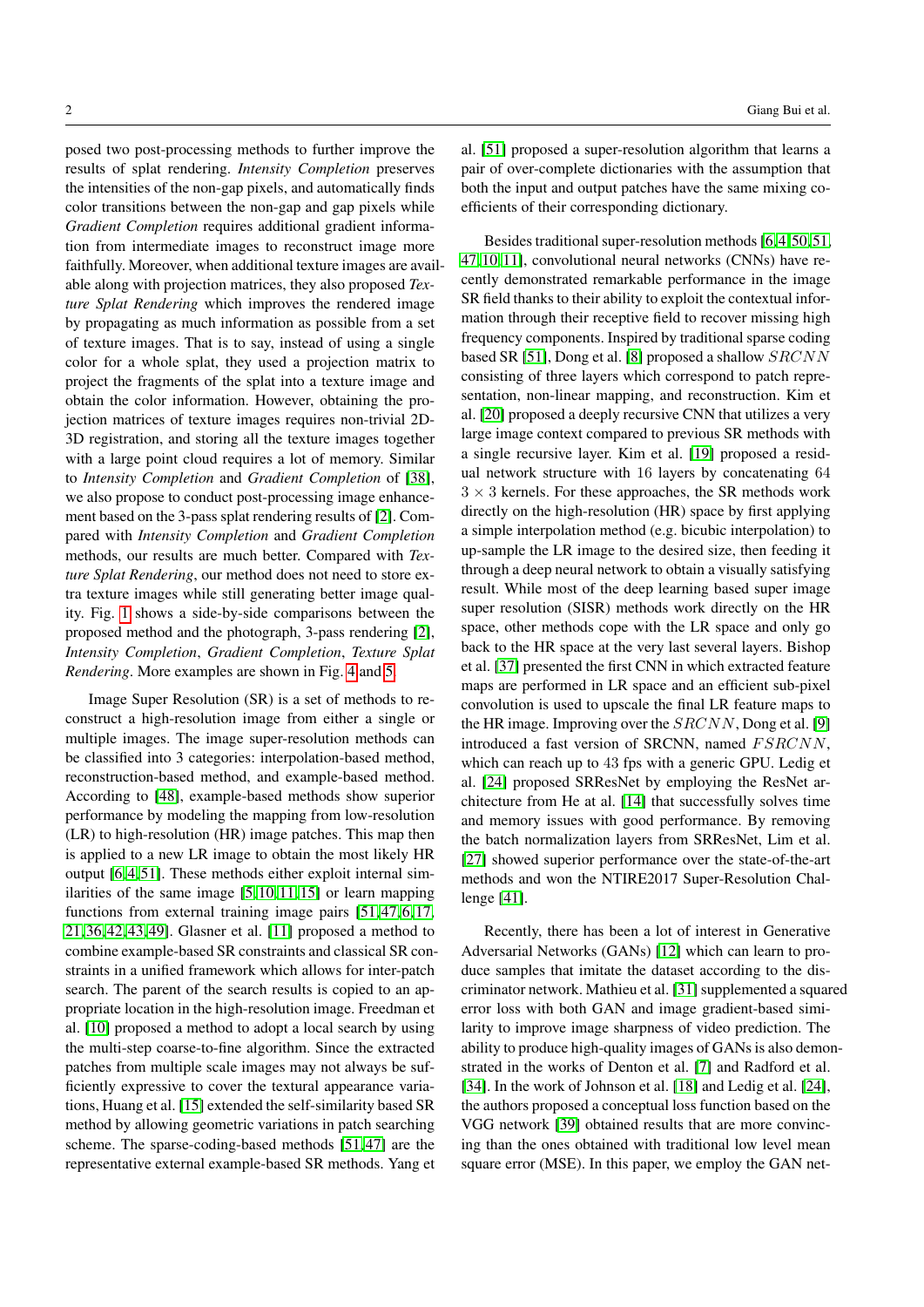work for point based rendering enhancement, which will be explained in more details in the following section.

#### <span id="page-2-0"></span>3 Proposed Method

Fig. [2](#page-3-1) shows the overview of our proposed method. The algorithm takes a splat image as input and feeds it through a neural network to obtain a high quality image. As shown in Fig. [1,](#page-3-0) the deep learning result is almost indistinguishable from the photograph taken by cameras. Beside of filling holes, it can generate more natural results while *splat rendering* has blurring effect, *intensity completion* and *gradient completion* can not fill the big holes due to the lack of constrains.

#### 3.1 Input data

There are several ways to obtain a color point cloud of a 3D reconstructed scene. A traditional approach is to use SfM (Structure from Motion) [\[3,](#page-10-6) [13,](#page-11-26) [40\]](#page-11-27) to generate a point cloud from a collection of densely sampled images. The generated point cloud can be used for many tasks such as image localization [\[16,](#page-11-28) [26\]](#page-11-29), classification and segmentation [\[33,](#page-11-30)[35,](#page-11-31)[45,](#page-11-32) [29\]](#page-11-33). Another common approach is to use LIDAR laser scanners that produce highly accurate coordinate measurements. The RGB-color information can either come from imagery collected at the time of the LIDAR survey. By placing a laser scanner at several sample locations, a large-scale 3D color point cloud can be obtained with relative ease. In this paper, we focus on LIDAR point cloud.

## 3.2 Splat rendering

Point-based splat rendering has been proven to be a flexible and efficient technique for rendering 3D objects due to its simplicity. The key idea is to approximate a surface by piece-wise planar ellipses, or splats, in the object space and render them to the image space. This technique is widely used in the literature and often needs an associated normal, a color, and a radius  $r_i$  for each point  $p_i$  to render the points as small discs. That information can be obtained from neighbors around points. There are two common approaches to obtain this information, radius search and  $k$ -nearest neighbors search (KNN). Both can be efficiently retrieved using a k-d tree. However, radius search is not suitable for the case of LIDAR data due to its non-uniform distribution. The points tend to be very dense on surfaces close to the scanning location and become sparse on ones further away. In contrast to radius search, KNN is a naturally adaptive method better suited for this situation. Once the neighborhood information is obtained, the point cloud's normals can be approximated

by Principal Component Analysis (PCA) which selects an eigenvector corresponding to the smallest eigenvalue of the covariance matrix [\[23\]](#page-11-34).

Next, we estimate a radius for each point. Since the point normal is assigned to that of the plane it belongs to, we still have to determine the radius  $r$  so that we can render a gap-free surface. We do not want it to be too big as this will likely require many overlapping regions be rendered which is computationally inefficient. We propose a heuristic approach which is similar to [\[38\]](#page-11-0). First, for each sample point  $p_i$  with corresponding normal  $n_i$ , we determine the  $k$ nearest neighbors using KNN and define  $R_i$  as the furthest distance from a neighbor to the sample point. Therefore, the sphere at  $p_i$  with radius  $R_i$  covers the whole k nearest neighbors. In the second step, we form a circle at  $p_i$  with radius  $R_i$ , normal  $n_i$  and project all neighbors whose normals are consistent (the angle deviation is less than  $5^{\circ}$ ) to that of the sample point onto it. Lastly, we divide the circle of projected points into 12 sectors and for each non-empty sector, we only keep the closest projection point. The radius assigned to each point is guaranteed that any point is covered by at least one of splats of other points. Since the point distribution is quite uniform, scaling that radius with smaller factor can reduce the effect of blurring and still guarantee the gap between any point is covered. For that reason, we set the splat radii  $r_i$  to be the scale factor of 0.7 of the maximum distance of those points. Although computing the splat radius depends on how many of the nearest neighbors are considered, we have found that it is not sensitive to parameter k. Empirically we set  $k = 30$  for all models in the dataset.

Since each splat is a solid color (determined from its center point), sharp edges may exist between splats. Following [\[38\]](#page-11-0), we implement a 3-pass rendering technique to blend the color and normal between neighboring splats. In the first pass called *visibility splatting*, the splats are rendered without color information in order to fill the depth buffer. In the second *blending* pass, after the object is slightly shifted towards the viewer by  $\epsilon$  (0.05), a simple depth test is used to remove all the splats that are far behind the visible surfaces. For each virtual image pixel, the second pass sums up the colors and normals of the splats that lie in the proximity of the visible surface and perspectively project onto the respective pixel. Finally, the *normalization* pass normalizes the sum-up colors and normals by dividing them by the accumulated weights. Although the 3-pass rendering technique can give visually pleasant rendering images, it smooths out the gradient information and hence blurs the image due to the use of blending techniques. In what follows, we will describe the use of a deep-learning based approach as a postprocessing step to alleviate these unwanted effects.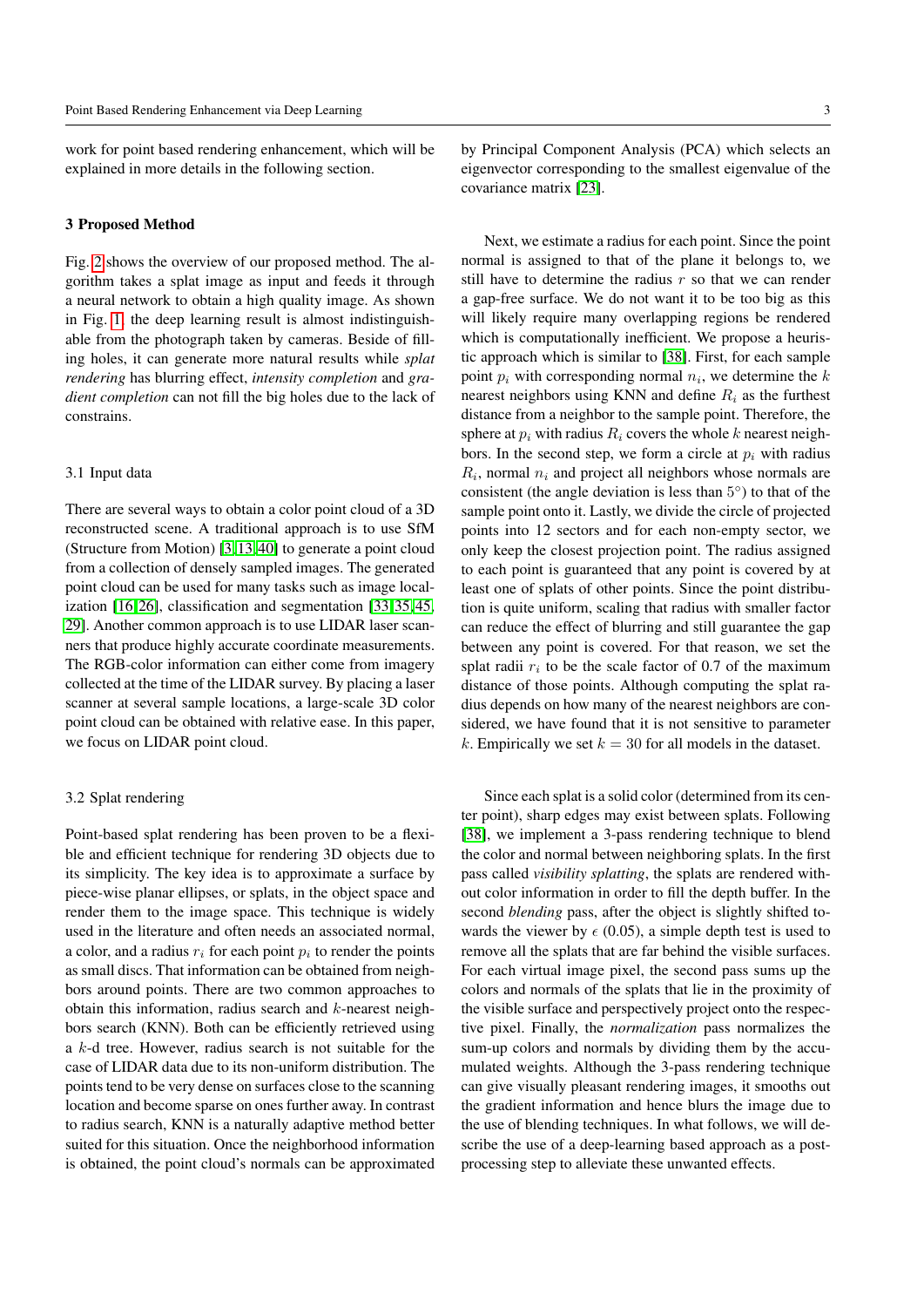<span id="page-3-0"></span>

Fig. 1: From left to right, different rendering techniques: (1) Photograph. (2) Splat rendering. (3) Intensity completion. (4) Gradient completion. (5) Texture splat rendering. (6) (Ours) Deep-Learning based rendering with splat rendering of (2) as input.

<span id="page-3-1"></span>

Fig. 2: Proposed method pipeline.

# 3.3 Deep-Learning based Super-Resolution with Generative Adversarial Network

<span id="page-3-2"></span>Following Goodfellow et al. [\[12\]](#page-11-21), in the context of genarative adversarial networks, we solve the adversarial min-max problem:

$$
\min_{\theta_G} \max_{\theta_D} E_I^{HR} \sim p_{train}(I^{HR}) [log D_{\theta_D}(I^{HR})] + E_I^{LR} \sim p_G(I^{LR}) [log(1 - D_{\theta_D}(G_{\theta_G}(I^{LR})))] \tag{1}
$$

where  $G_{\theta_G}$  and  $D_{\theta_D}$  are generator and discriminator networks which are parameterized by  $\theta_G$  and  $\theta_D$  respectively. In our problem, the generator network  $G$  is the network to predict a HR image given a LR image. The general idea behind this formulation is that it allows one to train a generative model G with the goal of fooling a differentiable discriminator  $D$  that is trained to distinguish super-resolved images from real images. That is to say, with this approach our generator can learn to predict outputs that are highly similar to real images and thus difficult to classify by D.

# *3.3.1 Generator network structure*

Our network, named deep network for super-resolution with deeply supervised nets (*SRDSN*), is illustrated in Fig. [3](#page-4-0) (top row). The network takes a splat rendering of the LR image as input and progressively predicts the intermediate HR image. We supervise all the intermediate results to alleviate the effect of vanishing/exploding gradients. Our network contains two parts: (i) cascade network and (ii) deeply supervised network.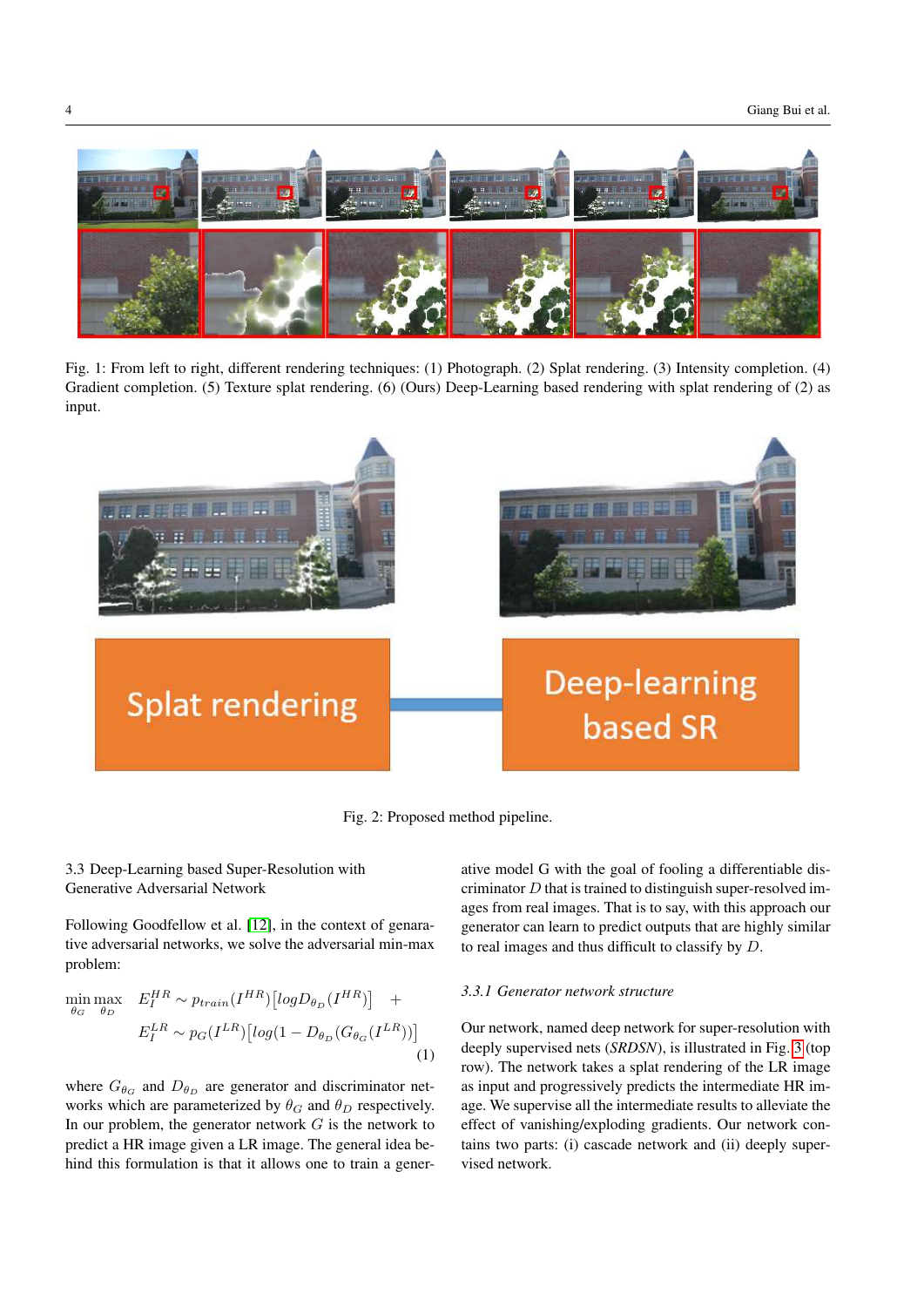<span id="page-4-0"></span>



Fig. 3: SRDSN-GAN. *(Top)* Generator Network Structure. The network consists of multiple blocks with deep supervision, every intermediate result is penalized by a Euclidean loss function l. The layout of each network block has a corresponding number of feature maps followed by kernel size indicated for each convolutional (e.g. 64@3x3 stands for 64 3x3 kernels). Our final network consists of four blocks  $(M = 4)$  and 20 layers  $(d = 20)$  within each block. *(Bottom)* Discriminator Network Structure with corresponding number of feature maps (n) and stride (s). The network takes a set of natural images to measure the similarity of the generator output image and ground truth image. For the SRDSN-GAN network, the training loss (Eq. [5\)](#page-5-1) is computed by both the Generator Network and the Discriminator Network.

Cascade network: The network has multiple similar structure blocks. Each block, consisting of d convolutional layers followed by a PReLU (Parametric ReLUs) layer except for the last one, takes an image (1 or 3 channels) to produce an intermediate HR image. This intermediate result is the input to the next block and is supervised by a deeply supervised network.

Deeply supervised network: We supervise all the outputs of the network blocks using a deeply supervised nets (DSN) structure [\[25\]](#page-11-35). The DSN can be considered as a network regularization that informs intermediate layers about

the final objective, rather than relying on the final layer to back-propagate the information to its predecessors. A similar idea of supervising intermediate layers for a convolutional neural network can be found in [\[46\]](#page-11-36) and [\[20\]](#page-11-13).

**Generator output:** Denote  $x$  as the input of low-resolution image, and  $\hat{y}_m$ ,  $m = 1, 2, \dots, M$ , as predicted M intermediate outputs. The output of the generator network is averaged over all the intermediate outputs  $\hat{y} = \sum_{i=1}^{M} \alpha_i \hat{y}_m$  with  $\alpha_i$  indicates the relative importance of the intermediate output, e.g. setting  $\alpha_m = 2 \leq m < M$  makes the model turn into a predictor with only a single output at the top.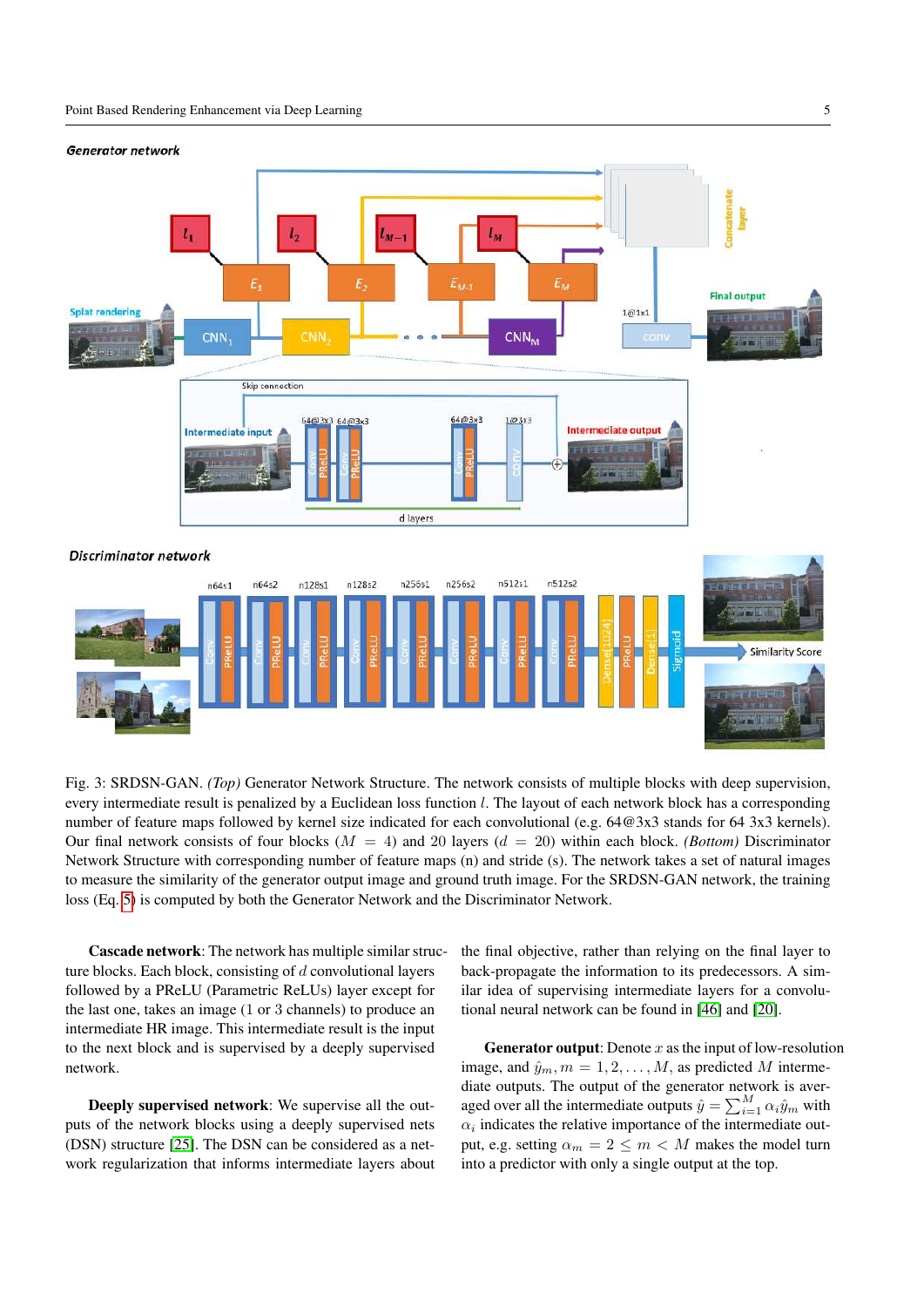# *3.3.2 Adversarial Network Architecture*

For the discriminator network, we modify the network proposed by Ledig [\[24\]](#page-11-17) to simplify the network architecture. We remove the batch normalization layers from the network as Lim et al. [\[27\]](#page-11-19) presented in their work. It is better to remove them since batch normalization layers get rid of range flexibility from networks by normalizing the features. We also replace the  $LeakyRELU$  layers by  $PReLU$  layers to allow the network to adaptively learn the coefficients of negative parts. The network consists of 8 convolution layers with increasing feature depths with factors of 2 and decreasing the feature resolutions each time the feature depth is doubled. The discriminator network (shown in Fig. [3](#page-4-0) (bottom row)) is trained to solve for the min-max optimization problem described in Equation [1.](#page-3-2)

#### *3.3.3 Loss function*

Given training pair images  $\{(x_n, y_n)\}_{n=1}^N$ , our goal is to optimize both the generator network  $G_{\theta_{\text{G}}}$  and the discriminator network  $D_{\theta_D}$  simultaneously. Similar to [\[24\]](#page-11-17), our loss function consists of a mean square error  $(MSE)$  loss (Eq. [2\)](#page-5-2),  $VGG$  [\[39\]](#page-11-25) loss (Eq. [3\)](#page-5-3), and adversarial loss components (Eq. [4\)](#page-5-4).

<span id="page-5-2"></span>
$$
l_{MSE}(\theta_G) = \frac{1}{N} \sum_{n=1}^{N} ||G_{\theta_G}(x_n) - y_n||^2
$$
 (2)

<span id="page-5-3"></span>
$$
l_{VGG/i,j}(\theta_G) = \frac{1}{N} \sum_{n=1}^{N} ||vgg_{i,j}(y_n) - vgg_{i,j}(G_{\theta_G}(x_n))||^2
$$
\n(3)

where  $vgg_{i,j}(.)$  is the feature map obtained by the  $j-th$ convolution before the  $i - th$  max-pooling layer within the VGG network.

<span id="page-5-4"></span>
$$
l_{Gen}(\theta_D) = \sum_{n=1}^{N} -logD_{\theta_D}(G_{\theta_G}(x_n))
$$
\n(4)

The final loss function needs to be minimized is

$$
\mathcal{L}(\theta_G, \theta_D) = \gamma_1 l_{MSE}(\theta_G) + \gamma_2 l_{VGG/i,j}(\theta_G) + \gamma_3 l_{Gen}(\theta_D)
$$
\n(5)

where  $\gamma_i(i = 1, 2, 3)$  are given weighting parameters.

It is worth mentioning that single  $l_{MSE}$  can give a satisfactory results as demonstrated in other deep learning superresolution approaches [\[9,](#page-11-16) [8,](#page-10-4)[19,](#page-11-14) [20\]](#page-11-13). However, it results in lacking details around edge regions. By incorporating with the perceptual loss  $l_{VGG}$  and adversarial loss  $l_{Gen}$  with an appropriate scale factor, the final loss can give more perceptual and natural results. Empirically, we choose  $\gamma_1 = 1$ ,  $\gamma_2 = 1.0e - 5$  and  $\gamma_3 = 1.0e - 3$ .

## <span id="page-5-0"></span>4 Experiments

#### <span id="page-5-6"></span>4.1 Training Dataset

Deep learning techniques usually require many pairs of LR and HR images for training. In our problem, the LR images are 3-pass splat rendering (splat rendering for short) images whereas the HR images are texture mesh images. We synthesize the LIDAR scans on the 3D mesh models where we can control the location, rotation angle and focus of the LI-DAR and camera. In this paper, we use 78 mesh models from [Google SketchUp.](http://www.sketchup.com/) To simulate the LIDAR scan, we first normalize a model so that it can be fit in an unit sphere and set a point on that sphere and in front of the main facet of a building as the virtual LIDAR scanner's position. We create a grid of cells by sub-dividing the space based on the polar and azimuthal angles of the spherical coordinates  $1$  where rays are cast from the LIDAR's position. We keep the first intersection between the rays and the mesh model as a 3D point along with color.

In addition to using the synthetic dataset, we also evaluate the method on a real LIDAR dataset. We used a Leica laser scanner to capture a large scene along with photographs on a university campus.

Next, we need to generate a set of pairs of LR-HR images which are 3-pass renderings and mesh images respectively. For the synthetic LIDAR data, we use a technique similar to [\[16\]](#page-11-28) which is used to generate camera locations along with parameters around the 3D model. For each location, we render the point model with splats and keep its rendering as the LR image. We then render the corresponding mesh model and keep its rendering as the corresponding HR image. For the real data, we use the natural images as HR images, and generate splat images with the same camera parameters used in the HR image. In total, we created a dataset consisting of 2000 image pairs of synthetic data and 200 image pairs of real data. Both synthetic data and real data are used for training but we keep two types of data for testing. Set1 contains 100 synthetic image pairs and Set2 contains 20 real image pairs. All the images have the same size of  $768 \times 1024$ .

#### <span id="page-5-1"></span>4.2 Implementation details

Data samples: To prepare the training data, we sample 400K patches from splat rendering images with a stride of 10 and crop the corresponding HR patches from the ground truth images. For a synthetic dataset, it is trivial to crop a corresponding HR patch of a LR patch since we can control the

<span id="page-5-5"></span> $1$  Note the sub-dividing in the spherical coordinates (which is used in real LIDAR) is the primary reason for the produced scattered point clouds because there is a higher density in the center region than in the outer region.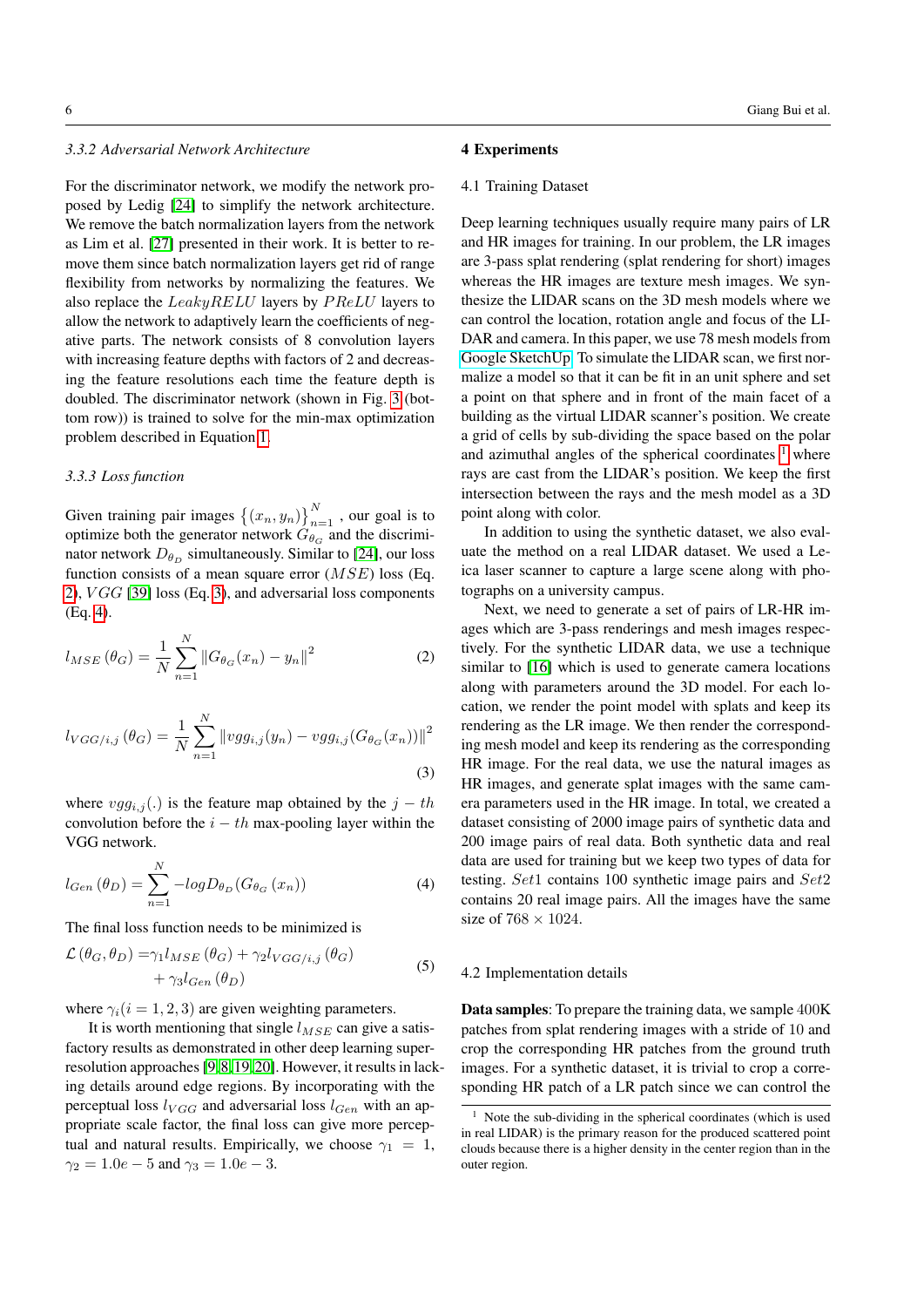camera parameters of virtual views. However, we can not do the same for real datasets due to the numerical error involved when recovering the camera's intrinsic and extrinsic parameters of natural images. To overcome this issue, for each image, we recover the rotation and translation, and then generate the splat and texture splat images. Since the texture splat rendering has high quality, we can do dense-SIFT matching between the texture splat image and the natural image. We extract all the patches at the matched SIFT feature locations with SIFT's orientations and scales in both the splat images and the natural images to form image pairs for training.

Data augmentation: Inspired by [\[44\]](#page-11-37), we augment the training data in two ways: (i) Rotation: rotate images by 90°, 180° and 270°; (ii) Flipping: flip images horizontally or vertically. These steps together lead to an augmented training set that is a factor of 8 times larger than the original data set.

Training details: We implement our network using the deep learning framework TensorFlow [\[1\]](#page-10-7). For simplicity, we represent our proposed *SRDSN* network as *SRDSN(*d*,* M*)* where d is the number of convolutional layers in a block and M is the number of blocks in the model. We first train the *SRDSN* with *MSE loss*. Empirically, we choose the following hyper-parameters: batch size (64), patch size (48), convolutional filters and bias randomly initialized as described in [\[9\]](#page-11-16). We adopt the adjustable gradient clipping [\[19\]](#page-11-14) to boost the convergence rate while suppressing exploding gradients. Specifically, the gradients are clipped to  $\left[-\frac{\theta}{\gamma};\frac{\theta}{\gamma}\right]$ , where  $\gamma$  is the current learning rate and  $\theta = 0.01$  is the gradient clipping parameter. Furthermore, we use the Adam op-timizer [\[22\]](#page-11-38) with an initial learning rate of  $10^{-4}$ . Next, we train *SRDSN-GAN*. We increase the patch size to 244 and reduce the batch size to 8 due to the GPU memory limitation. All the other parameters are kept the same as the *SRDSN*. Training takes four days on a PC using a Nvidia TitanX GPU.

It is worth mentioning that in training, we use image patches (e.g. 256x256) for both generator and discriminator networks. In testing, we feed image of arbitrary size to the generator only. Thus, our method can work on any size of input image.

## 4.3 Comparison with state-of-the-art rendering techniques

For quantitative comparison, we use the *Peak signal-to-noise ratio* (PSNR) and *The Structural SIMilarity* (SSIM) indices. As mentioned in Section [4.1,](#page-5-6) it is trivial to compute those indices for the synthetic testing set for comparison. For real data sets, we follow the same methodology of generating real training data sets. To compute  $PSNR$  and  $SSIM$  of a rendered image with its corresponding natural image, we perform Dense-SIFT feature matching. We extract the patches on both of the images at matched locations and compute

their  $PSNR$  and  $SSIM$  respectively. The  $PSNR$  and  $SSIM$ of the two images are the average of all  $PSNR$  and  $SSIM$ at patch level. Table [1](#page-8-1) shows  $PSNR$  and  $SSIM$  indices on the designed testing sets. For synthetic testing set  $Set1$ , texture splat rendering obtains an average *PSNR* of 33.18 and an average *SSIM* of 0.96, SRDSN 33.35 and 0.97 whereas *SRDSN-GAN* 33,57 and 0.97. For the real testing set Set2, although the texture splat image can render quite well at high texture regions, it performs worse than  $SRDSN - GAN$ in terms of  $PSNR$  and  $SSIM$  (26.24 and 0.86) because it cannot fill the holes in the data. Both the SRDSN and  $SRDSN - GAN$  can fill holes in the image since they learn missing information from the training data. The average  $PSNR$  and  $SSIM$  of  $SRDSN - GAN$  on  $Set2$ are 27.32 and 0.89 whereas ones of SRDSN are 25.44 and 0.84. Some visual examples of the two testing sets are shown in Fig. [4](#page-7-0) and Fig. [5.](#page-8-0)

# 4.4 Interactive 3D Scene Navigation

The proposed method can be used to support interactive navigation of large scale 3D scenes represented by colored point clouds. Since the generator network (*SRDSN*) is quite deep (up to 80 layers), it cannot render every frame in real-time. We have designed a novel rendering pipeline to avoid this issue. Imagine that we are navigating a very large point cloud such as an urban scene. Instead of doing super-resolution for every frame, we just do super-resolution on several synthetic views which cover the whole scene. Those images are selected visually during the interactive navigation. The highresolution versions of those synthetic views are kept as texture images along with the Model, View, and Projection matrices (known as MVP). Using those matrices and texture images, we can perform texture splat rendering which can be done in real time using ordinary computers. We repeat this process every time users enter a new scene. Single frame super-resolution is very fast with modern GPU's as shown in Table [2.](#page-8-2) Moreover, this process can be done off-line which is transparent to users. Thus, the cost of rendering is reduced to the cost of texture splat rendering. Table [3](#page-9-1) shows more details of rendering times for different sizes of point clouds. An example of real time 3D scene navigation can be seen on the video [https://www.youtube.com/watch?v=94I4IV0i](https://www.youtube.com/watch?v=94I4IV0i_mc) mc.

## 4.5 Image matching with synthetic views

In this section, we demonstrate the ability to extract SIFT features [\[30\]](#page-11-39) for matching from generated synthetic images. Since we have all the mesh images of all the SketchUp models, we choose 5 mesh images for each model to match with the synthetic images. In total, we have 390 mesh images for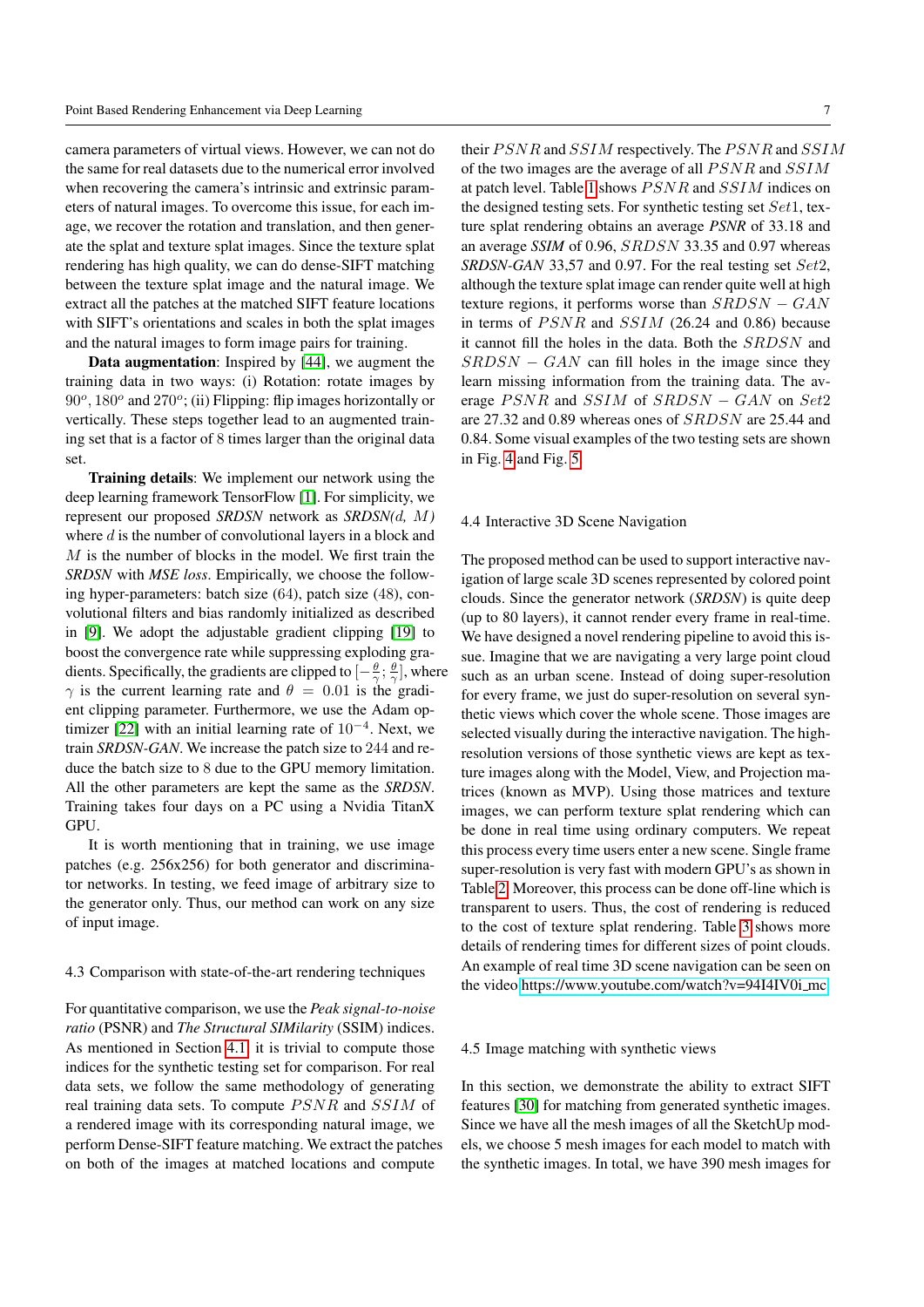8 Giang Bui et al.

<span id="page-7-0"></span>

Fig. 4: Comparisons with other methods on synthetic testing set (Set1) for the three examples. From *left* to *right* and *top* to *bottom*: *OpenGL Point Rendering*, *Texture Mesh*, *Intensity Completion*, *Gradient Completion*, *Splat Rendering*, *Texture Splat*, *SRDSN*, and *SRDSN-GAN*.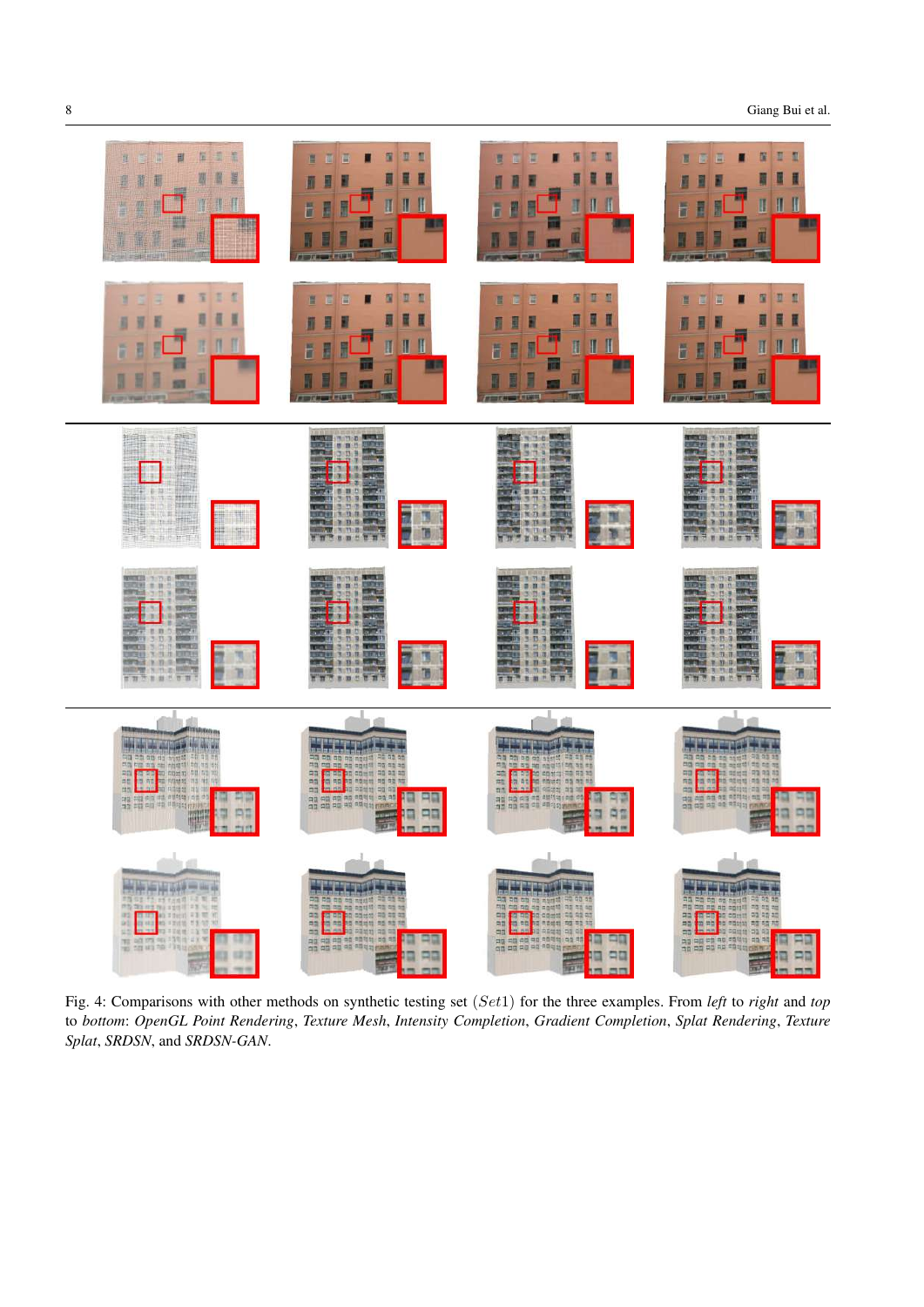| Method                    | Set1        |             | Set2        |             |
|---------------------------|-------------|-------------|-------------|-------------|
|                           | <b>PSNR</b> | <b>SSIM</b> | <b>PSNR</b> | <b>SSIM</b> |
| Splat rendering           | 23.5        | 0.84        | 22.98       | 0.78        |
| Intensity Completion [38] | 24.78       | 0.89        | 22.72       | 0.78        |
| Gradient Completion [38]  | 28.56       | 0.96        | 25.12       | 0.84        |
| Texture splat rendering   | 33.18       | 0.96        | 26.24       | 0.86        |
| <b>SRDSN</b>              | 33.35       | 0.97        | 25.44       | 0.84        |
| <b>SRDSN-GAN</b>          | 33.37       | 0.97        | 27.32       | 0.89        |

<span id="page-8-1"></span>Table 1: Quantitative comparison of the approaches on the testing sets.

<span id="page-8-0"></span>





Fig. 5: Comparisons with other methods on real testing set (Set2) for the three examples. From *left* to *right* and *top* to *bottom*: *OpenGL Point Rendering*, *Photograph*, *Intensity Completion*, *Gradient Completion*, *Splat Rendering*, *Texture Splat*, *SRDSN*, and *SRDSN-GAN*.

Table 2: Running time of SRDSN with different image sizes

<span id="page-8-2"></span>

|                  | $480 \times 640$ | $768 \times 1024$ | $1080 \times 1920$ | $2016 \times 3940$ |
|------------------|------------------|-------------------|--------------------|--------------------|
| Running time(ms) | 259              | 780               | 1356               | 4324               |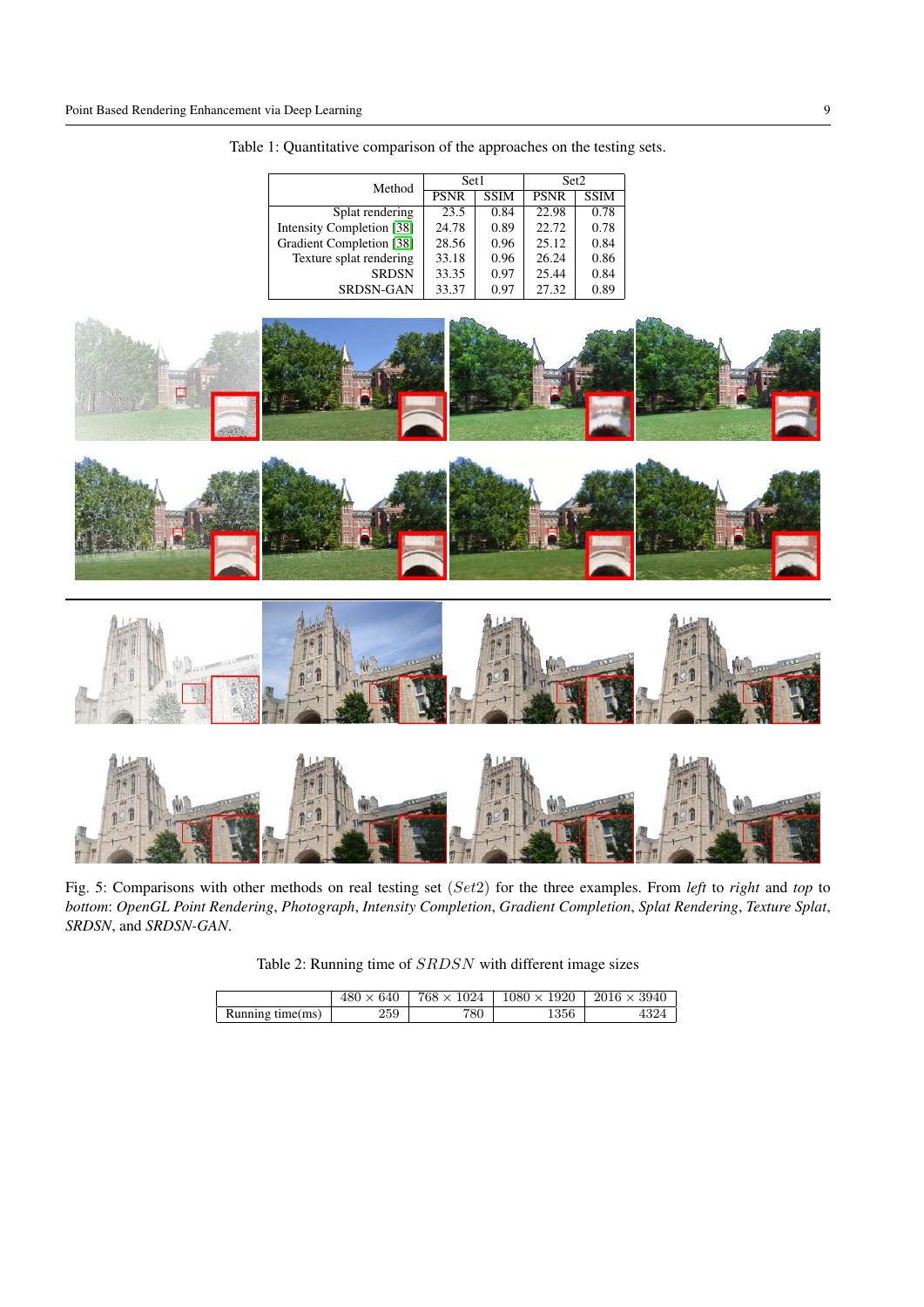<span id="page-9-1"></span>

|              | Resolution | $460 \times 640$ | $768 \times 1024$ | $1080 \times 1920$ | $2016 \times 3940$ |
|--------------|------------|------------------|-------------------|--------------------|--------------------|
| No of points |            |                  |                   |                    |                    |
| 500K         |            |                  |                   | 64                 | 56                 |
| 1000K        |            | 58               | 40                | 38                 | 30                 |
| 2000K        |            | 44               | 36                |                    | 26                 |
| 3000K        |            | 37               | 30                | 28                 | 23                 |
| 4000K        |            | 29               | 24                |                    | 10                 |

Table 3: Rendering time (fps) of interactive 3D scene navigation with different resolutions.

the synthetic data. For the real LiDAR data, we chose 10 images taken using a variety of modern devices: Nikon D90, Nikon D3100, and cell phones to form the real data.

Similar to [\[38\]](#page-11-0), we measure the average numbers of SIFT features extracted from the images. In order to measure the repetitiveness and the distinctiveness of extracted features, we use the SIFT ratio test: two SIFT features  $f_1, f_2$ , one in a mesh image and one in a synthetic image, are considered as a match if their descriptors pass the SIFT ratio test  $||des(f_1) - des(f_2)|| < 0.7 * ||des(f_1) - des(f'_2)||$  for all features  $f_2'$  also extracted in the synthetic image. We match each query photo against all synthetic views rendered from the same scene. For each feature on a synthetic view, we back project to the 3D point cloud. The resulting 2D-3D correspondences are then used to estimate the pose of each query image. The *Avg. Inliers* columns of Fig. [4](#page-10-8) describe the number of SIFT features that are used to compute the camera pose position. We notice that our proposed method outperforms other methods on synthetic data sets in number of extracted features, number of inliers, and number of repetitive features whereas its performance on our real data set is a little bit worse than texture splat rendering as shown in Table [4.](#page-10-8) Remember that for the real data set, we do not have a mesh model, thus we use texture splat images as ground truth images.

## 4.6 Location recognition using synthetic views.

Following [\[38\]](#page-11-0), in this section, we also demonstrate that such generated synthetic views can be used to recognize new images taken from viewpoints substantially different from the photos included in the scans. We collect 200 synthetic from 3 synthetic models to form *Set 1* and 50 images taken by the camera within our campus (*Set 2*), together with their locations. For each query image, we extract SIFT features and match against all the synthetic views from the same scan. We assume that the query image has a tagged GPS location so that we can limit it to one scan. Since the correspondence from synthetic views and the point cloud are known, we can establish the 2D-3D correspondences which are then used for pose estimation using the five-point algorithm [\[32\]](#page-11-40) with RANSAC. Similar to [\[38\]](#page-11-0), we consider a match to be an inlier to an estimated pose if the reprojection

error is below 4 pixels, and regard a novel image as localized if we can find a pose with at least 12 inliers. Those meta parameters are chosen empirically.

Fig. [6](#page-10-9) shows the result of the experiment. As we can see, all of the methods perform well on both datasets. *Splat super-resolution* obtains the highest recognition rates which are 98% and 92% on *(*Set 1) and *(*Set 2) respectively. These are 16% and 20% improvements over the base-line method *splat rendering*.

# <span id="page-9-0"></span>5 Conclusion

In this paper, we have proposed a novel framework for pointbased rendering by incorporating the deep learning based super-resolution technique with point rendering methods. The network takes a splat rendering image as input and generates the corresponding high-quality image. Our network which is based on the deeply supervised stacked model with generative adversarial network has demonstrated superior performance in terms of accuracy compared to other methods.

To generate a photo realistic rendering of the real 3D world is a holy grail in computer graphics and remains a challenge even after several decades of research. Our proposed method is a small step in this direction. In the future we would like to build on the idea proposed in this paper, i.e. using realistic high quality natural images as the ground truth data to train the neural network to learn to generate rendering images indistinguishable from the real images. Currently, the proposed method is working in the 2D image space. We would like to extend the proposed network to work directly in 3D and be able to generate high resolution 3D point clouds using low resolution colored point clouds and single and/or multiple high quality images as input. That would be very useful for 3D scene modeling. Another direction we would like to pursue is to investigate shallower networks that can achieve similar results but with a much faster speed so that it can generate the output in realtime.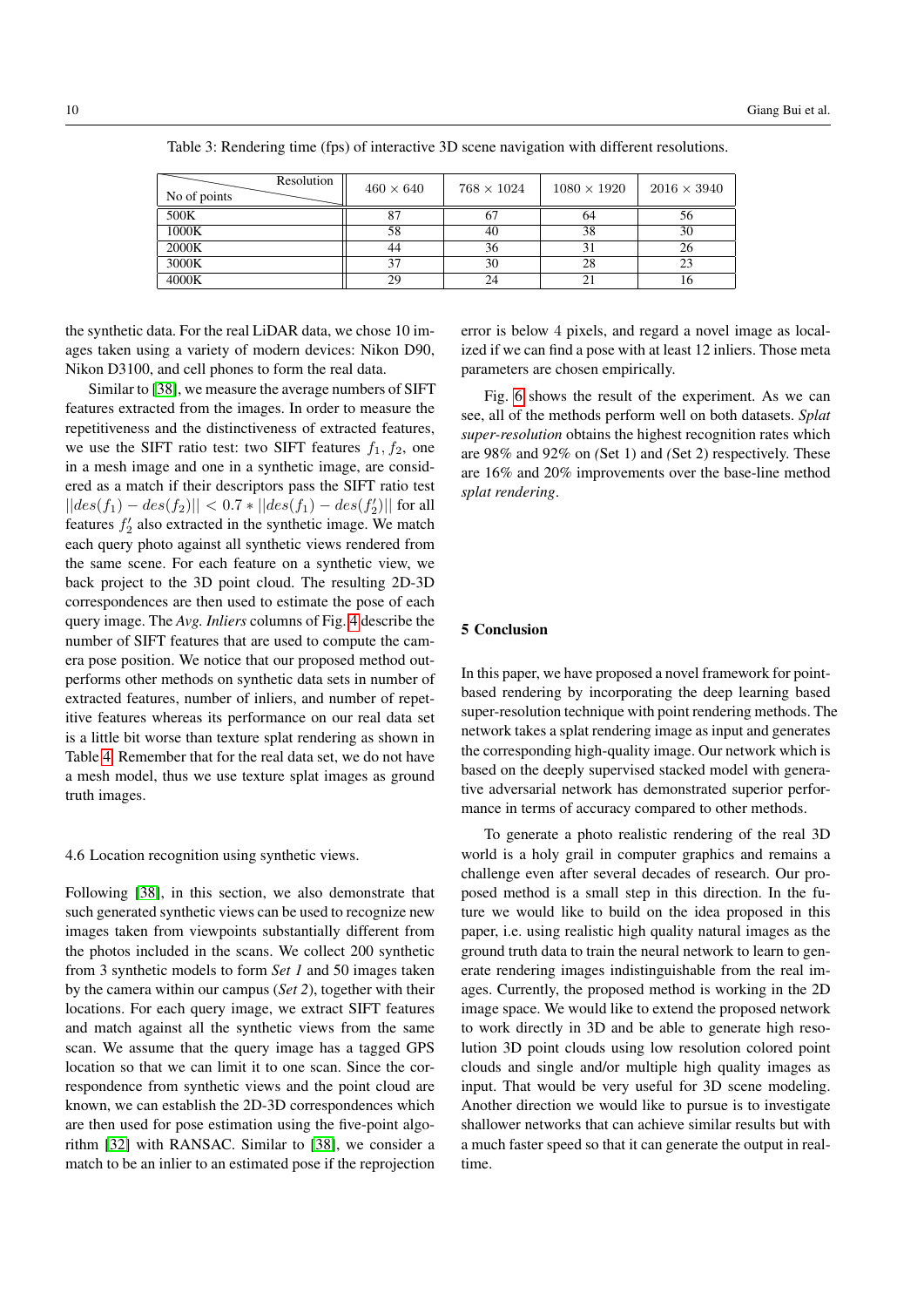<span id="page-10-8"></span>

| Method                 | Set1      |                     |               | Set2      |                     |               |
|------------------------|-----------|---------------------|---------------|-----------|---------------------|---------------|
|                        | Avg. SIFT | Avg. Repeatabilites | Avg. Inliners | Avg. SIFT | Avg. Repeatabilites | Avg. Inliners |
| splat rendering        | 1224      | 28.26               | 10.62         | 2845      | 13.67               | 8.45          |
| Intensity completion   | 1135      | 31.36               | 10.38         | 2754      | 12.93               | 9.34          |
| Gradient completion    | 1345      | 43.40               | 19.41         | 3255      | 34.83               | 14.45         |
| Texture splat          | 1456      | 61.91               | 21.35         | 3524      | 43.53               | 18.53         |
| Splat super-resolution | 1554      | 64.74               | 23.49         | 3552      | 47.91               | 19.45         |



<span id="page-10-9"></span>



Fig. 6: The percentage of query images that can be localized using synthetic views with different rendering techniques.

# Acknowledgment

We would like to thank Sebastian Lipponer for providing open source code [\[28\]](#page-11-41) of which our splat rendering implementation is mainly based on. We also thank him for all the suggestions during the implementation. We would like to thank Qing Lei and Xu Wang for helping us to generate the video. We also like to thank Roger Kiew, Fan Gao and Chuhang Wang for helping us to generate the training data.

# Compliance with Ethical Standards

Conflict of Interest: Giang Bui declares that he has no conflict of interest. Truc Le declares that he has no conflict of interest. Brittany Morago declares that she has no conflict of interest. Ye Duan declares that he has no conflict of interest.

# References

<span id="page-10-7"></span>1. Abadi, M., Agarwal, A., Barham, P., Brevdo, E., Chen, Z., Citro, C., Corrado, G.S., Davis, A., Dean, J., Devin, M., et al.: Tensorflow: Large-scale machine learning on heterogeneous systems, 2015. url h ttp. tensorflow. org/. Software available from tensorflow. org

- <span id="page-10-0"></span>2. Botsch, M., Hornung, A., Zwicker, M., Kobbelt, L.: High-quality surface splatting on today's gpus. In: Proceedings Eurographics/IEEE VGTC Symposium Point-Based Graphics, 2005., pp. 17–141. IEEE (2005)
- <span id="page-10-6"></span>3. Brown, M., Lowe, D.G.: Unsupervised 3d object recognition and reconstruction in unordered datasets. In: 3-D Digital Imaging and Modeling, 2005. 3DIM 2005. Fifth International Conference on, pp. 56–63. IEEE (2005)
- <span id="page-10-2"></span>4. Chang, H., Yeung, D.Y., Xiong, Y.: Super-resolution through neighbor embedding. In: Computer Vision and Pattern Recognition, 2004. CVPR 2004. Proceedings of the 2004 IEEE Computer Society Conference on, vol. 1, pp. I–I. IEEE (2004)
- <span id="page-10-3"></span>5. Cui, Z., Chang, H., Shan, S., Zhong, B., Chen, X.: Deep network cascade for image super-resolution. In: European Conference on Computer Vision, pp. 49–64. Springer (2014)
- <span id="page-10-1"></span>6. Dai, D., Timofte, R., Van Gool, L.: Jointly optimized regressors for image super-resolution. In: Computer Graphics Forum, vol. 34, pp. 95–104. Wiley Online Library (2015)
- <span id="page-10-5"></span>7. Denton, E.L., Chintala, S., Fergus, R., et al.: Deep generative image models using a laplacian pyramid of adversarial networks. In: Advances in neural information processing systems, pp. 1486– 1494 (2015)
- <span id="page-10-4"></span>8. Dong, C., Loy, C.C., He, K., Tang, X.: Image super-resolution using deep convolutional networks. IEEE Transactions on Pattern Analysis and Machine Intelligence pp. 295–307 (2015)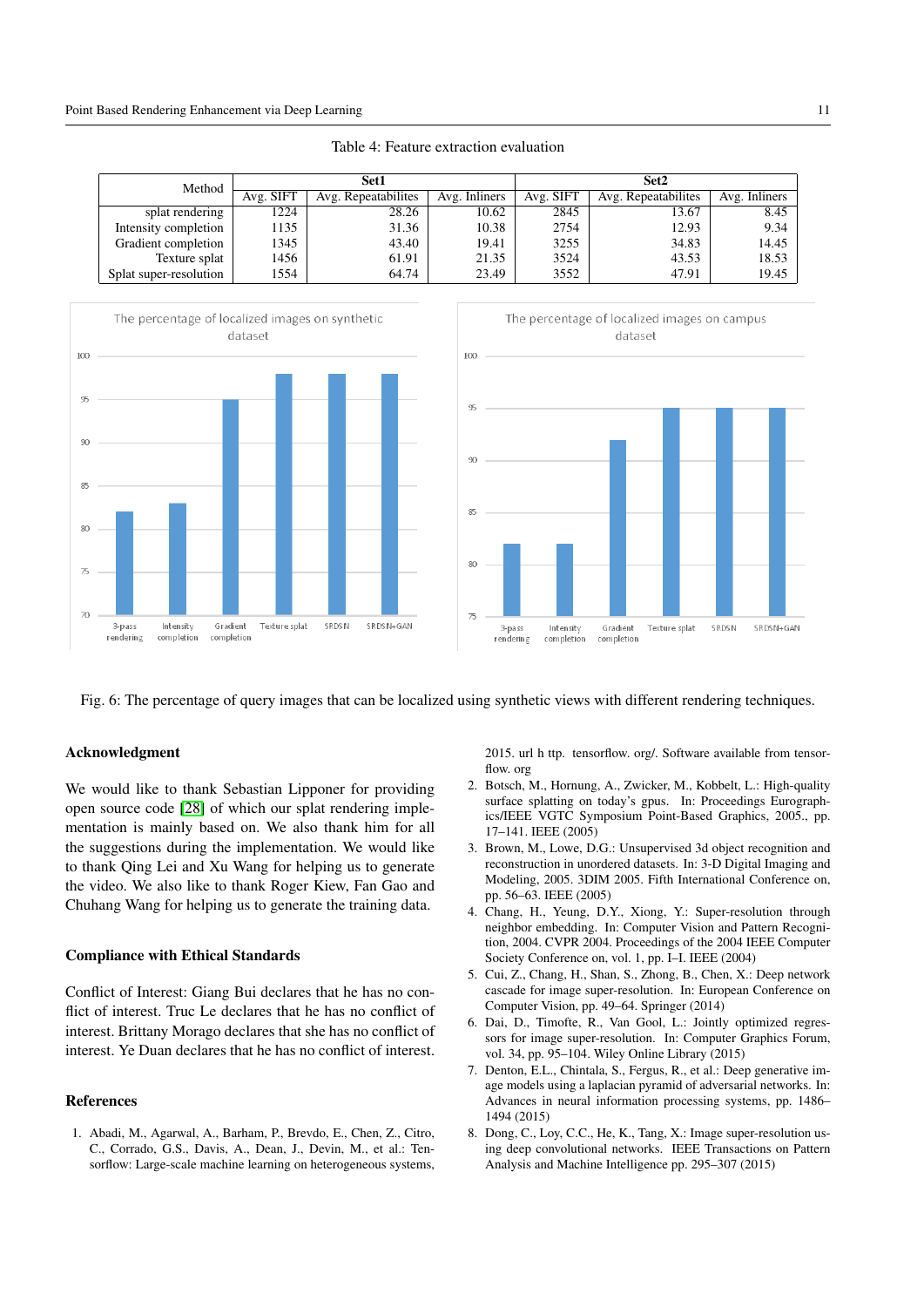- <span id="page-11-16"></span>9. Dong, C., Loy, C.C., Tang, X.: Accelerating the super-resolution convolutional neural network. In: European Conference on Computer Vision, pp. 391–407. Springer (2016)
- <span id="page-11-2"></span>10. Freedman, G., Fattal, R.: Image and video upscaling from local self-examples. ACM Transactions on Graphics (TOG) 30(2), 12 (2011)
- <span id="page-11-3"></span>11. Glasner, D., Bagon, S., Irani, M.: Super-resolution from a single image. In: 2009 IEEE 12th International Conference on Computer Vision, pp. 349–356. IEEE (2009)
- <span id="page-11-21"></span>12. Goodfellow, I., Pouget-Abadie, J., Mirza, M., Xu, B., Warde-Farley, D., Ozair, S., Courville, A., Bengio, Y.: Generative adversarial nets. In: Advances in neural information processing systems, pp. 2672–2680 (2014)
- <span id="page-11-26"></span>13. Hartley, R., Zisserman, A.: Multiple view geometry in computer vision. Cambridge university press (2003)
- <span id="page-11-18"></span>14. He, K., Zhang, X., Ren, S., Sun, J.: Deep residual learning for image recognition. In: Proceedings of the IEEE conference on computer vision and pattern recognition, pp. 770–778 (2016)
- <span id="page-11-4"></span>15. Huang, J.B., Singh, A., Ahuja, N.: Single image super-resolution from transformed self-exemplars. In: 2015 IEEE Conference on Computer Vision and Pattern Recognition (CVPR), pp. 5197– 5206. IEEE (2015)
- <span id="page-11-28"></span>16. Irschara, A., Zach, C., Frahm, J.M., Bischof, H.: From structurefrom-motion point clouds to fast location recognition. In: Computer Vision and Pattern Recognition, 2009. CVPR 2009. IEEE Conference on, pp. 2599–2606. IEEE (2009)
- <span id="page-11-6"></span>17. Jia, K., Wang, X., Tang, X.: Image transformation based on learning dictionaries across image spaces. IEEE transactions on pattern analysis and machine intelligence 35(2), 367–380 (2013)
- <span id="page-11-24"></span>18. Johnson, J., Alahi, A., Fei-Fei, L.: Perceptual losses for real-time style transfer and super-resolution. In: European Conference on Computer Vision, pp. 694–711. Springer (2016)
- <span id="page-11-14"></span>19. Kim, J., Lee, J.K., Lee, K.M.: Accurate image super-resolution using very deep convolutional networks. arXiv preprint arXiv:1511.04587 (2015)
- <span id="page-11-13"></span>20. Kim, J., Lee, J.K., Lee, K.M.: Deeply-recursive convolutional network for image super-resolution. arXiv preprint arXiv:1511.04491 (2015)
- <span id="page-11-7"></span>21. Kim, K.I., Kwon, Y.: Single-image super-resolution using sparse regression and natural image prior. IEEE transactions on pattern analysis and machine intelligence 32(6), 1127–1133 (2010)
- <span id="page-11-38"></span>22. Kingma, D., Ba, J.: Adam: A method for stochastic optimization. arXiv preprint arXiv:1412.6980 (2014)
- <span id="page-11-34"></span>23. Kobbelt, L., Botsch, M.: A survey of point-based techniques in computer graphics. Computers & Graphics 28(6), 801–814 (2004)
- <span id="page-11-17"></span>24. Ledig, C., Theis, L., Huszár, F., Caballero, J., Cunningham, A., Acosta, A., Aitken, A., Tejani, A., Totz, J., Wang, Z., et al.: Photorealistic single image super-resolution using a generative adversarial network. arXiv preprint arXiv:1609.04802 (2016)
- <span id="page-11-35"></span>25. Lee, C.Y., Xie, S., Gallagher, P., Zhang, Z., Tu, Z.: Deeplysupervised nets. In: Artificial Intelligence and Statistics, pp. 562– 570 (2015)
- <span id="page-11-29"></span>26. Li, Y., Snavely, N., Huttenlocher, D.P.: Location recognition using prioritized feature matching. In: European conference on computer vision, pp. 791–804. Springer (2010)
- <span id="page-11-19"></span>27. Lim, B., Son, S., Kim, H., Nah, S., Lee, K.M.: Enhanced deep residual networks for single image super-resolution. In: Computer Vision and Pattern Recognition Workshops (CVPRW), 2017 IEEE Conference on, pp. 1132–1140. IEEE (2017)
- <span id="page-11-41"></span>28. Lipponer, S.: Surface splatting. [https://github.com/](https://github.com/sebastianlipponer/surface_splatting) [sebastianlipponer/surface\\_splatting](https://github.com/sebastianlipponer/surface_splatting) (2015)
- <span id="page-11-33"></span>29. Liu, Y., Xiong, Y.: Automatic segmentation of unorganized noisy point clouds based on the gaussian map. Computer-Aided Design 40(5), 576–594 (2008)
- <span id="page-11-39"></span>30. Lowe, D.G.: Distinctive image features from scale-invariant keypoints. International journal of computer vision 60(2), 91–110 (2004)
- <span id="page-11-22"></span>31. Mathieu, M., Couprie, C., LeCun, Y.: Deep multi-scale video prediction beyond mean square error. arXiv preprint arXiv:1511.05440 (2015)
- <span id="page-11-40"></span>32. Nistér, D.: An efficient solution to the five-point relative pose problem. IEEE transactions on pattern analysis and machine intelligence 26(6), 756–770 (2004)
- <span id="page-11-30"></span>33. Qi, C.R., Su, H., Mo, K., Guibas, L.J.: Pointnet: Deep learning on point sets for 3d classification and segmentation. Proc. Computer Vision and Pattern Recognition (CVPR), IEEE 1(2), 4 (2017)
- <span id="page-11-23"></span>34. Radford, A., Metz, L., Chintala, S.: Unsupervised representation learning with deep convolutional generative adversarial networks. arXiv preprint arXiv:1511.06434 (2015)
- <span id="page-11-31"></span>35. Savva, M., Yu, F., Su, H., Aono, M., Chen, B., Cohen-Or, D., Deng, W., Su, H., Bai, S., Bai, X., et al.: Shrec16 track large-scale 3d shape retrieval from shapenet core55. In: Proceedings of the eurographics workshop on 3D object retrieval (2016)
- <span id="page-11-8"></span>36. Schulter, S., Leistner, C., Bischof, H.: Fast and accurate image upscaling with super-resolution forests. In: Proceedings of the IEEE Conference on Computer Vision and Pattern Recognition, pp. 3791–3799 (2015)
- <span id="page-11-15"></span>37. Shi, W., Caballero, J., Huszar, F., Totz, J., Aitken, A.P., Bishop, R., ´ Rueckert, D., Wang, Z.: Real-time single image and video superresolution using an efficient sub-pixel convolutional neural network. In: Proceedings of the IEEE Conference on Computer Vision and Pattern Recognition, pp. 1874–1883 (2016)
- <span id="page-11-0"></span>38. Sibbing, D., Sattler, T., Leibe, B., Kobbelt, L.: Sift-realistic rendering. In: International Conference on 3D Vision, pp. 56–63 (2013)
- <span id="page-11-25"></span>39. Simonyan, K., Zisserman, A.: Very deep convolutional networks for large-scale image recognition. CoRR abs/1409.1556 (2014)
- <span id="page-11-27"></span>40. Snavely, N., Seitz, S.M., Szeliski, R.: Photo tourism: exploring photo collections in 3d. In: ACM transactions on graphics (TOG), vol. 25, pp. 835–846. ACM (2006)
- <span id="page-11-20"></span>41. Timofte, R., Agustsson, E., Van Gool, L., Yang, M.H., Zhang, L., Lim, B., Son, S., Kim, H., Nah, S., Lee, K.M., et al.: Ntire 2017 challenge on single image super-resolution: Methods and results. In: Computer Vision and Pattern Recognition Workshops (CVPRW), 2017 IEEE Conference on, pp. 1110–1121. IEEE (2017)
- <span id="page-11-9"></span>42. Timofte, R., De Smet, V., Van Gool, L.: Anchored neighborhood regression for fast example-based super-resolution. In: Proceedings of the IEEE International Conference on Computer Vision, pp. 1920–1927 (2013)
- <span id="page-11-10"></span>43. Timofte, R., De Smet, V., Van Gool, L.: A+: Adjusted anchored neighborhood regression for fast super-resolution. In: Asian Conference on Computer Vision, pp. 111–126. Springer (2014)
- <span id="page-11-37"></span>44. Timofte, R., Rothe, R., Van Gool, L.: Seven ways to improve example-based single image super resolution. In: Proceedings of the IEEE Conference on Computer Vision and Pattern Recognition, pp. 1865–1873 (2016)
- <span id="page-11-32"></span>45. Vinyals, O., Bengio, S., Kudlur, M.: Order matters: Sequence to sequence for sets. arXiv preprint arXiv:1511.06391 (2015)
- <span id="page-11-36"></span>46. Xie, S., Tu, Z.: Holistically-nested edge detection. In: Proceedings of the IEEE International Conference on Computer Vision, pp. 1395–1403 (2015)
- <span id="page-11-5"></span>47. Yang, C.Y., Huang, J.B., Yang, M.H.: Exploiting self-similarities for single frame super-resolution. In: Proceedings of the Asian Conference on Computer Vision, pp. 497–510 (2011)
- <span id="page-11-1"></span>48. Yang, C.Y., Ma, C., Yang, M.H.: Single-image super-resolution: A benchmark. In: European Conference on Computer Vision, pp. 372–386. Springer (2014)
- <span id="page-11-11"></span>49. Yang, J., Wang, Z., Lin, Z., Cohen, S., Huang, T.: Coupled dictionary training for image super-resolution. IEEE Transactions on Image Processing 21(8), 3467–3478 (2012)
- <span id="page-11-12"></span>50. Yang, J., Wright, J., Huang, T., Ma, Y.: Image super-resolution as sparse representation of raw image patches. In: Computer Vision and Pattern Recognition, 2008. CVPR 2008. IEEE Conference on, pp. 1–8. IEEE (2008)